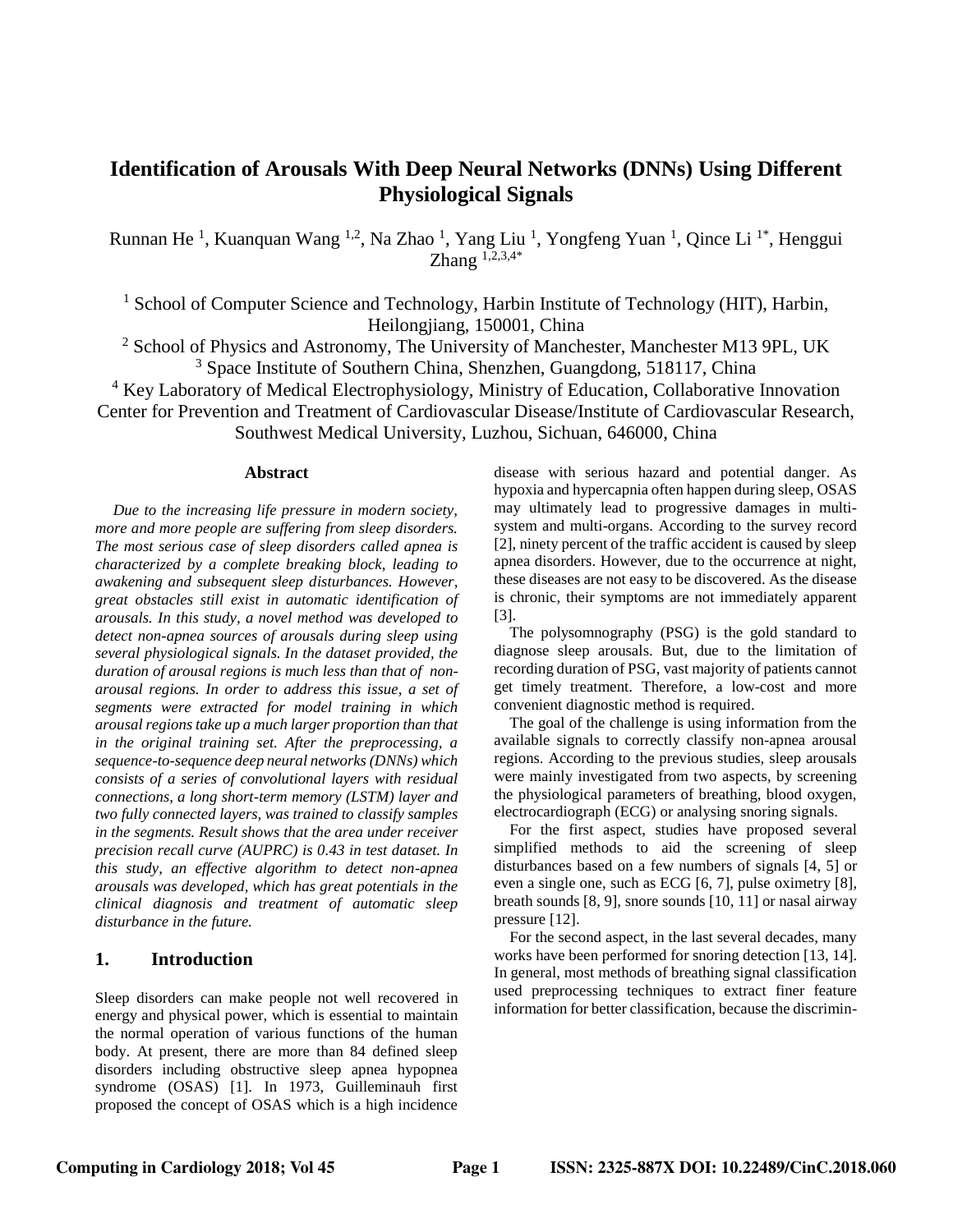

Figure 1. Flowchart diagram of the proposed method for the identification of arousals classification.

ation information is introduced by the frequency information. However, the accuracy of the existing methods can not satisfy the need of clinical diagnosis

In this study, we developed a novel effective method to detect non-apnea arousals based on deep neural networks (DNNs). Result showed that the area under receiver precision recall curve (AUPRC) is 0.43 in test dataset.

## **2. Method**

Figure 1 outlines the architecture of our proposed algorithm which included segmentation of dataset and a sequence-to-sequence deep neural networks (DNNs) trained to classify samples in the segments. Each major step was explained in more detail in the two following subsections.

#### **2.1. The segmentation of dataset**

In this challenge, there are a variety of physiological signals including electroencephalography (EEG), electrooculography (EOG), electromyography (EMG), electrocardiology (ECG), and oxygen saturation (SaO2). Excluding SaO2, the other signals were sampled to 200 Hz. For analytic convenience, SaO2 was resampled to 200 Hz and is measured as a percentage [15].

The signals come from multiple channels, each of which has a duration of about 7 to 10 hours and a data sampling rate of 200 Hz. If each piece of data in the original data set was used as a sample for DNNs, the training process would require exhausting memory space (hundreds of GB) and have a long training period (days or even weeks). In addition, in the initial dataset, arousal interval usually accounts for a small proportion  $(<5$  percent) of the entire sleep process. The imbalance problem of dataset will make the training model tend to mistakenly predict the arousal regions as the non-arousal regions. To address this issue, this paper provides a reconstruction method for a training set to accelerate the DNNs training process. The specific steps are as follows:

Step1: Read the sequence of labels for each piece of data in turn, and re-label them with the binary method: if the original label of a certain position is the arousal regions, re-mark it as 1, otherwise re-mark it as 0.

Step2: Divide each piece of data and its corresponding

label into small segments of fixed length (20,000 sample points) and group the intercepted segments into a matrix (each row represents a segment, and the sequence of segments is based on the time series of the original signal). After the segment is truncated, if the remaining part of the segment is less than the length of one segment, it is discarded directly.

Step3:  $P_a$  represents the proportion of segments having more than  $5\%$  points labeling 1.  $P_n$  represents the proportion of segments having all 0 labeling in the segment set. As the non-arousal regions are much bigger than the arousal regions,  $P_n$  is much larger than  $P_a$ . In order to improve the dataset imbalance,  $P_d$  proportion of segments  $(P_d = P_n - P_a)$  with all 0 labeling are randomly discarded.

Step4: Save the retained data segments and their corresponding annotations for the subsequent model training.

The above steps can effectively solve two problems. First, the serious imbalance of training data is improved. The gap between the non-arousal and arousal regions in the training data is narrowed, which is beneficial for the decision-making of the classification model without excessive bias. The second one is to solve the issue of training difficulty for the big dataset. This method cut the signals into small data segments (20000 sampling points) to reserve the required context information to train the model. It has less memory usage and time consumption for training the DNNs.

## **2.2. Sequence-to-sequence deep neural networks (DNNs)**

DNNs is effective to learn features from the raw data and generally can achieve a better performance than the traditional hand-crafted features [16-18]. In this challenge, we employed a novel sequence-to-sequence DNNs to learn features from the small data segments. The structure of our network is illustrated in Figure 2. The network is a sequence-to-sequence structure, which includes a feature extraction part composed of a one-dimensional convolutional layer and a bidirectional LSTM layer, as well as a feature classification part composed of a fully connected layer, which is described in Figure 2.

(1) In the feature extraction part, as shown in Figure 3, the input signal first enters an one-dimensional convolutional layer (the number of convolution kernels is 32 and the length of the convolution kernel is 16), and then undergoes batch normalization and activation of the ReLU function, then enters the first residual module. The residual module includes an one-dimensional convolution layer, a batch normalization layer, a ReLU activation layer, a Dropout layer, a one-dimensional convolution layer, and a maximum pooling layer (the reduction factor is 2). The in-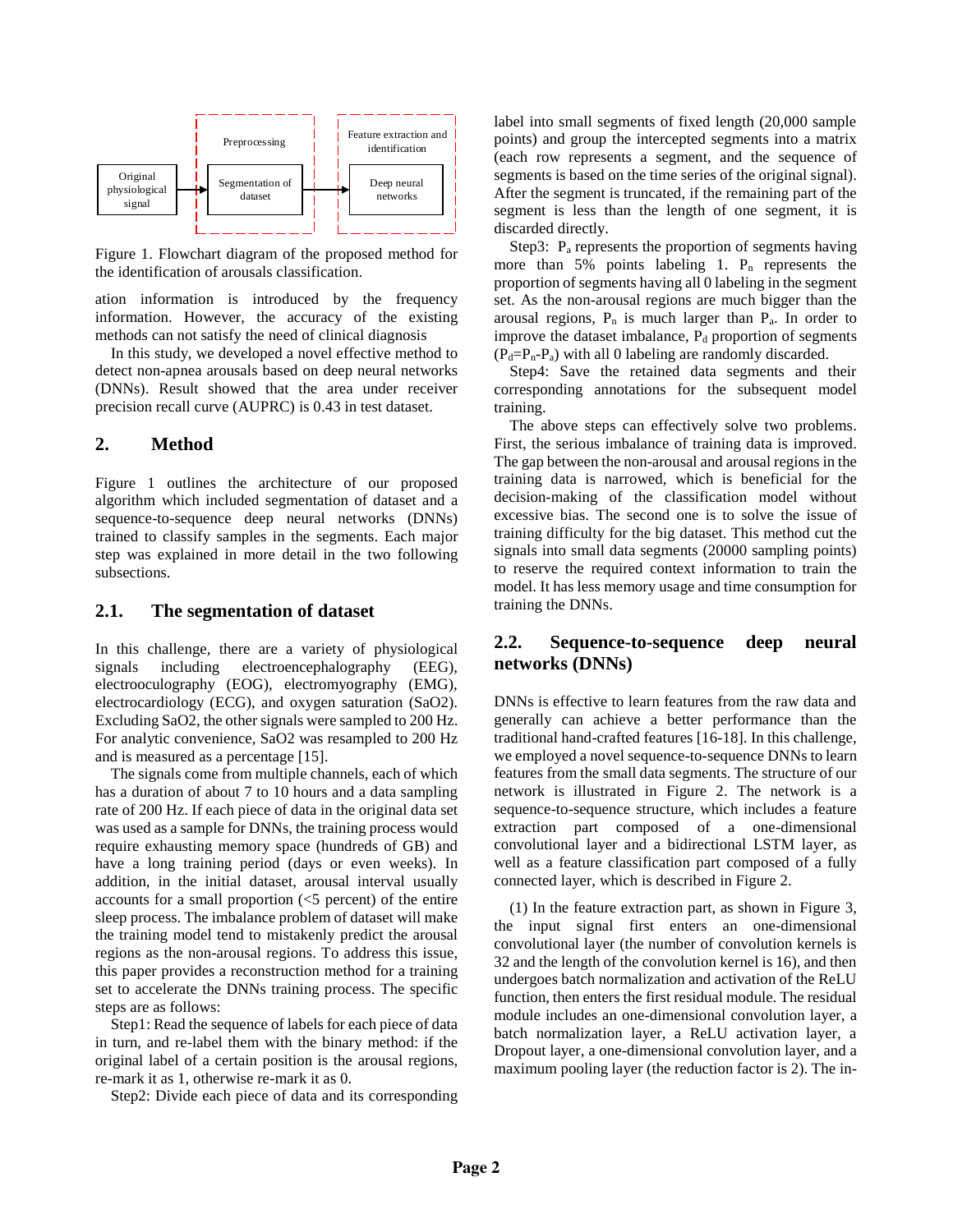

Figure 2. The structure of the proposed DNNs. There are 156 local eigenvectors each of which has a length of 128.

put of the module is subjected to bitwise addition operation producing the output of its main operation after the maximum pooling layer down sampling, which is fed as the input to the subsequent part of the network. Then there are six residual modules of the same structure, each of which includes a batch normalization layer, a ReLU activation layer, a Dropout layer, a one-dimensional convolution layer, a batch normalization layer, a ReLU activation layer, a Dropout layer, an one-dimensional convolution layer and a maximum pooling layer. The convolutional layer in the first module contains 32 convolution kernels, each of which has a length of 16. After each of previous two modules, the number of convolution kernels is increased by 32, and the convolution kernel length is reduced to the half of previous one. The same as the first residual module, the input of subsequent each module is subjected to a bitwise addition operation producing the output of its main operation after the maximum pooling layer down sampling, and the result is input to the subsequent part of the network. The dropping rate of all the above Dropout layers is 0.5. After all the residual modules, the data is then passed through a normalization layer, a ReLU activation layer, and a bidirectional LSTM layer. The LSTM layer performs sequence-to-sequence learning on the input data that means each output corresponding to each input sequence element, and the length of input and output sequence is the same. The LSTM layer contains 128 units, which means that each element of the output sequence is a vector of the length of 128. Each vector in the sequence represents the feature of its corresponding location. The input Dropout rate and the cyclic Dropout rate of the LSTM layer are both 0.2.

(2) The feature classification section processes each of the feature vectors learned as described above to determine whether the corresponding position belongs to the arousal



Figure 3. The structure of feature learning network

regions. This part contains two fully connected layers, the first and second layers contain 16 and 1 neuron. Since the network performs the binary classification problem, the activation function of the second layer is Sigmoid, and its formula is as follows:

$$
S(t) = \frac{1}{1 - e^{-x}}\tag{1}
$$

(3) For each training sample, the objective function to be optimized during the model training process is the cross entropy function, and its formula is as follows:

$$
L(X,r) = -\frac{1}{m} \sum_{i=1}^{m} \log p(R = r_i \mid X) \qquad (2)
$$

where  $x$  is the input data of the training sample,  $r$  is the marking sequence of the training sample, m is the length of the marking sequence in the training sample, and *p* is the probability of the  $i^{th}$  output flagged as  $r_i$ . The DNNs apply the Adam optimization method and uses Keras based on the TensorFlow engine to train.

Based on the method described above, the classification in test dataset of PhysioNet database were estimated.

# **3. Results and discussions**

Result showed that the area under receiver precision recall